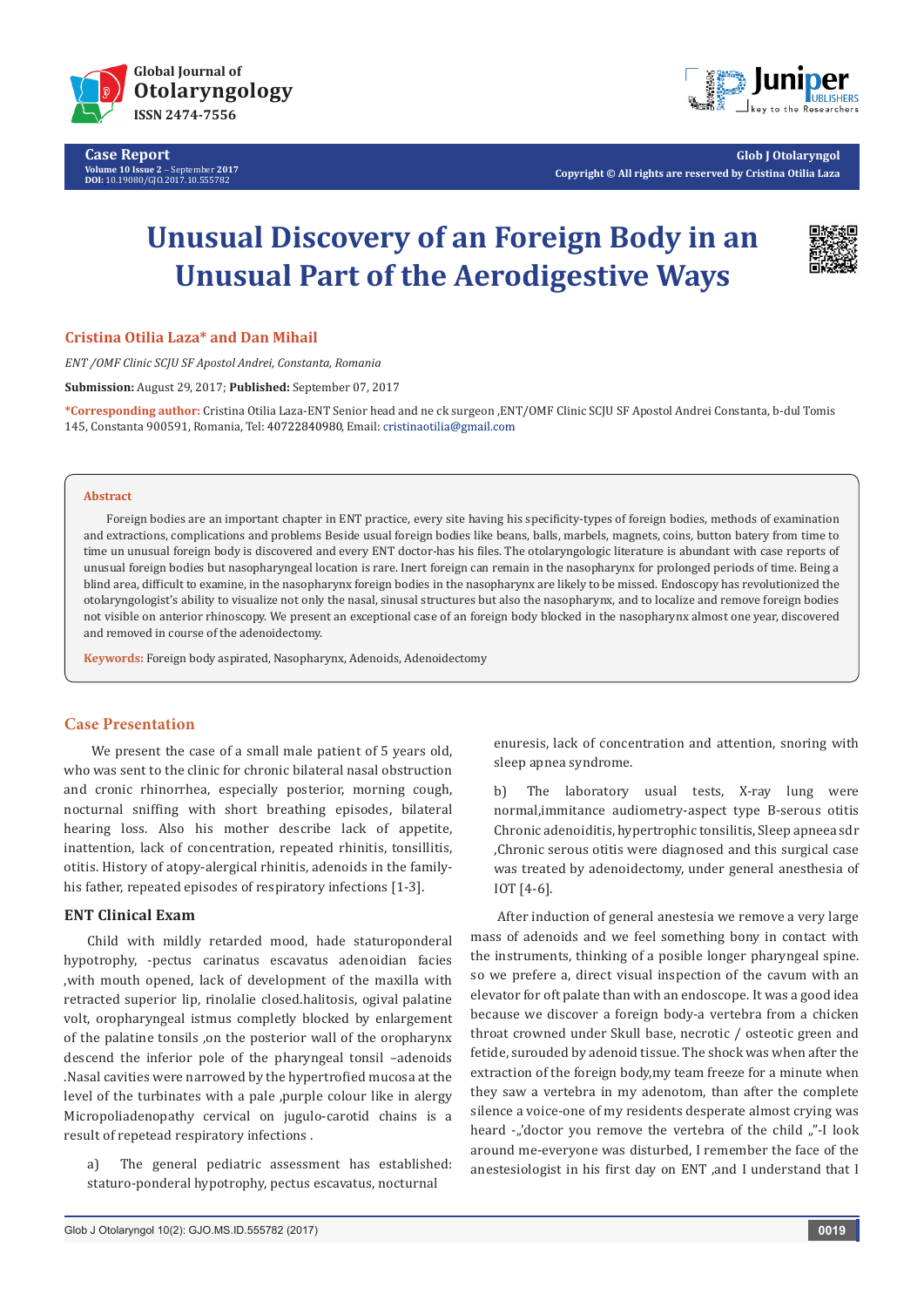have to explaine that it was a foreign body and it is a vertebra from a chicken neck ,with infection, osteitic-so old hidden in the mass of adenoids .Till the return of the whole team from the surprise, I inspect the foreign body ,and I remember to my resident anatomy of the cervical spine and size in children. Than the cavity was examined directly for any signs of osteitis of the cavity walls, washed with hydrogen peroxide and irrigated with antibiotic solutions. The child followed a week of IV antibiotic treatment and local nasal anti-inflammatory and decongestants / antiseptics.

 After the surgery I discuss with the mother of the child and she remember that one year ago the child suffered a severe dyspnea with syncope (penetration syndrome) at dinner -he chocked eating chicken soup , Mother forced the child to vomite by inserting her finger in the neck which led to the normalization of his condition. Later she call the ambulance and was transported in emergency, where the child was examined by a qualified practitioner who examine child, asked for simple cervical, thoracic and abdominal radiographs without finding the foreign body. The ENT physician's examination of the oral cavity, pharynx, cervical examination did not provide significant clinical data, which led to the conclusion that it had descended into inferior digestive tract due to the good condition of the child, lack of swallowing or breathing disorders. The child was discharged with a diagnosis of digital postraumatic pharyngitis, and his mother was instructed about the diet and the complications that may occur and how to follow the foreign body in child stool. After the initial event, the child began to develop bilateral nasal obstruction and anterior and posterior purulent rhinorrhea with nocturnal and morning productive cough and repeated episodes of respiratory infections. The mother was sporadic to her general physician the following year for more and more nasal obstruction and episodes of purulent rhinorrhoea, the child being treated with numerous nasal antibiotics and disinfectants, eventually diagnosed with adenoiditis, which caused her mother to ask opinion of different ENT doctor and finally she accept the surgery[6-8].

After our discution, I was forced to explain her the risk and complications possible and she understand why is important to remaine longer in the hospital for imagistic studies and treatment. At regular controls, the child presented with good general condition, normal breathing, without rhinorrhea or cough, and the serous otitis was resolved by returning the impedance to the A type and returning the appearance and mobility of the eardrum to normal. The child was than treated with multivitamines and general vaccines to increase immunity which resulted in cessation of recurrent infections, gained weight by returning appetite, and growth returned to normal.

# **Positive Diagnosis**

a) A simple lateral X-ray of the nasopharynx confirms the diagnosis of a radio-opac foreign body.

b) Palpation of the cavum is a possibility.

c) With anterior rhinoscopy is not always possible to see the nasopharynx.

d) But is possible with the posterior rhinoscopy or with a soft palate elevator ,direct emdoscopy of the rhinopharynx.

e) The basic test for foreign body diagnosis in nasopharynx is nasal endoscopy. CT and MRI may be more accurate, but with high costs, irradiation, plus MRI contraindications, it is recommended to perform them only in complications: meningitis, orbital cellulitis, cavernous sinus thrombophlebitis, retropharyngeal abscess [9,10].

## **Ways of Incorporation in the Cavum**

a) A foreign body originally nasal pushed.

b) Blow-nose-blowing effort on the nose, by defeating the Velopalatine isthmus.

c) Iatrogen-a broken cavity instrument, a postoperator forgotten gauze / or pack, the oliva of a probe on the nose.

## **Complications**

 A potentially fatal complication is sudden air obstruction by falling into the lower respiratory tract to extraction attempts, or blowing the nose vigorously or in sleep.

I. Superinfections with suppurative rhinosinusitis, maxilo-etmoidal usual, halitosis, cacosmia.

- II. Repeated episodes of epistaxis.
- III. Skull base osteitis, vertebral osteitis.
- IV. Meningitis.
- V. Cavernous sinus thrombophlebitis.
- VI. Retrofaringian abscess.

#### **Treatment**

a) Extraction under general anesthesia with intubation to secure the airway.

b) transoral, transnasal, rarely transpalatal or external paralateronasal or like in «midfacial degloving» in very large complicated foreign bodies.

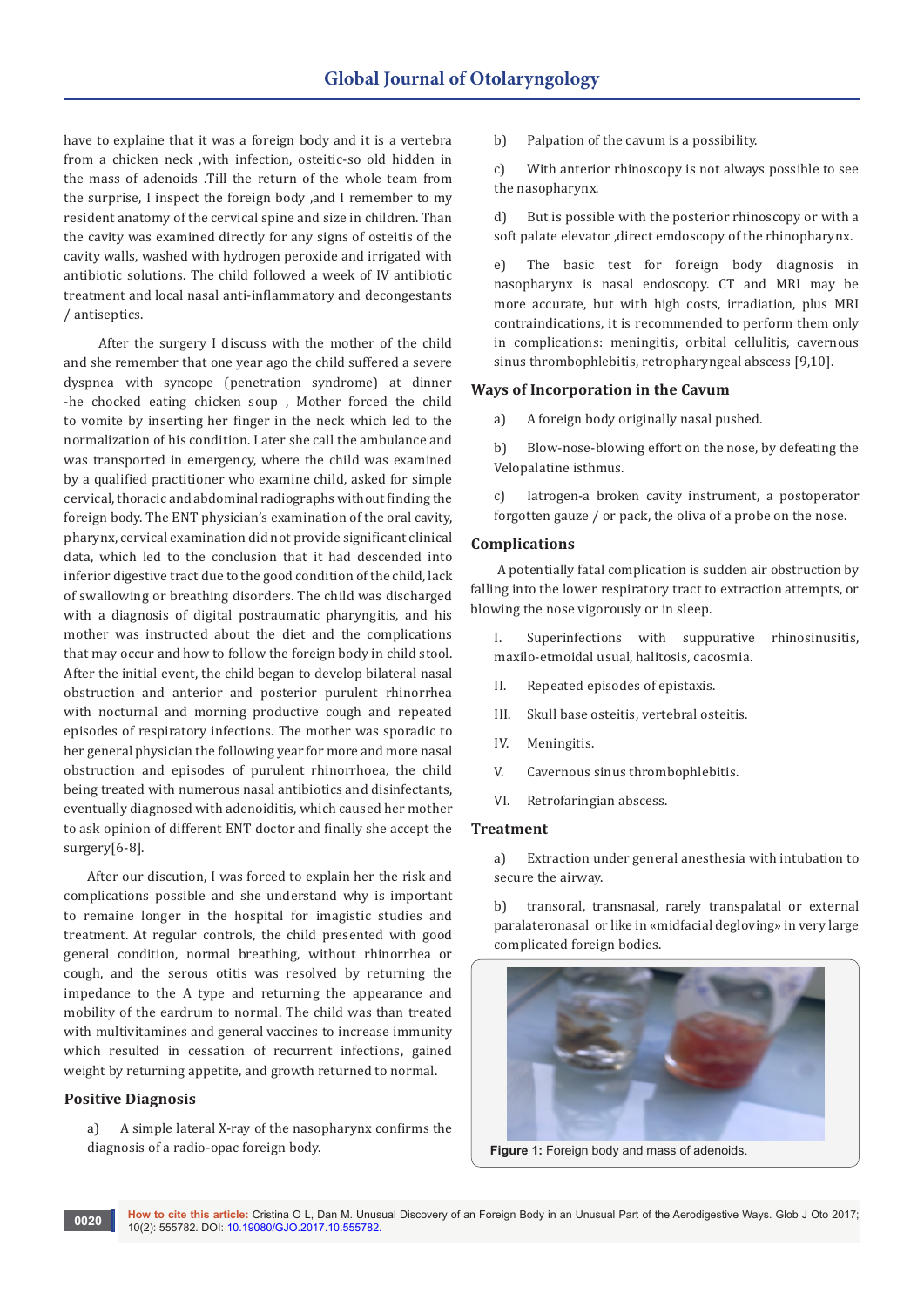

**Figure 2:** Foreign body-chicken neck vertebra.

At repeted follow up the evolution of the child was normal good with good general status, good, normal breathing ,no rinoreea ,no deafness-immitance audiometry return to type A normal, normal aspect of the eardrum. The child was than sustained with vitamins and general polivaccine, so the recurrent infections stoped he gain in weight and heights (Figures 1 & 2).

### **Discussion**

Foreign bodies can reach the nasopharynx either through the nose or through the oropharynx and rarely a penetrating foreign body may lodge in the nasopharynx. Foreign bodies introduced into the nose are a common occurrence in children who out of curiosity or boredom want to explore the body orifices and thus any object small enough to enter the anterior nares has been removed from the nasal cavity. In adults, nasal foreign bodies are seen usually in mentally deranged individuals or may reach accidentally. Foreign bodies in the nose typically lodge near the floor of the nose below the inferior turbinate though these can be seen in any part of the nasal cavity. Attempts at removal of such foreign bodies by the patients themselves or those around can push them back into the pharynx and occasionally these may get lodged in the nasopharynx. Most of the foreign bodies entering the oral cavity pass into the esophagus and some are inhaled into the trachea. It is unusual for a foreign body taken orally to enter in the nasopharynx for various resones

- a) Attempts at digital removal,
- b) Regurgitation due to vomiting or coughing.

c) Or if the foreign body is put into the mouth in lying down position with the neck extended.

d) Large size of the foreign body has been cited as another factor.

 Adults may localize the foreign body in the nasopharynx but children may not be able to do the same. Posterior rhinoscopy where is possible can be helpful for diagnosis

a) X-rays of the neck, chest and abdomen in children presenting with foreign body ingestion.

b) X-ray lateral view of the rhinopharynx if the foreign body cannot be found in the aerodigestive tract.

c) Digital examination of the nasopharynx in the absence of nasal endoscope, detect the presence of a foreign body in the nasopharynx, must be avoided in case of sharp foreign body.

d) Endoscopic examination under general anesthesia or local anaesthesia in co-operative children. Is the best method to diagnose nasopharyngeal foreign bodies?

e) Direct exposure of the nasopharynx by retraction of the soft palate with catheters could be helpful in large sized blunt foreign bodies [11].

#### **Treatment**

- i. Instrumental removal, of foreign bodies.
- ii. Positive pressure technique.

iii. Use of Foley's catheter or Fogarty balloon and even cyanoacrylate glue.

iv. Magnets.

v. Nasal endoscopy is the only method of proper visualization but for extraction of the foreign bodies especially sharp whose retrieval can cause damage to the surrounding tissues.

vi. Perforation of the pharyngeal wall is a real threat and retropharyngeal abscess formation has been reported.

## **Conclusion**

a) Nasopharynx can be the site for lodgement for foreign body ingestion even is a very rare location.

b) If a radio-opac foreign boy is not visible on X-rays of the neck, chest and abdomen, lateral view of the nasopharynx should be included in the films.

c) In case of non radio-opaque foreign bodies, digital palpation of the nasopharynx is useful but should be avoided in case of sharp foreign bodies.

d) Nasopharyngoscopy is extremely useful for diagnosis and removal of foreign bodies from the nasopharynx.

e) A foreign body in this position is extremely rare.

f) In our patient the hypertrophy of the lymphoid tissue trapped the bone and prevents complications.

g) Finally nasopharynx is an unusual place for a foreign body [12].

#### **References**

- 1. WA Webb, L Mc Daniel, L Jone (1984) Foreign bodies of the upper gastrointestinal tract: Current management. South Med J 77(9): 1083-1086.
- 2. JK Hamilton, DE Potter, Philadelphia (1993) Gastrointestinal foreign bodies. In: Gastrointestinal disease: Pathophysiology, Diagnosis and Management, In Sleisenger MH, Fordtran JS, WB Saunders (eds): 286- 292.